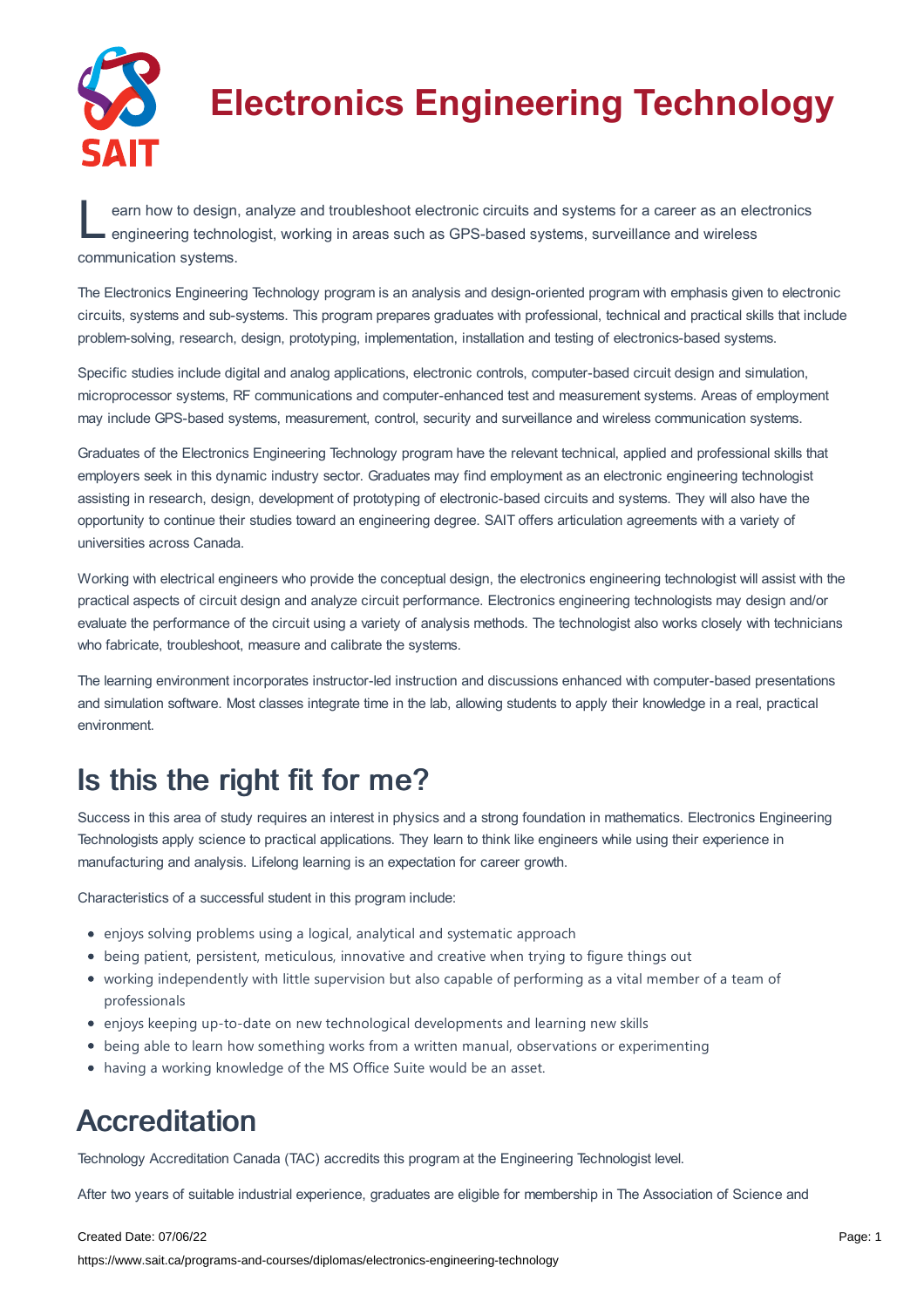Engineering Technology Professionals of Alberta (ASET) as a Certified Engineering Technologist (CET).

### **Credentials**

After successfully completing this program, graduates will receive a SAIT diploma in Electronics Engineering Technology.

### Admission requirements

### Application dates

Applications are accepted until the program start date but are subject to change.

**Fall 2022 start:** applications opened on Oct. 6, 2021.

#### Program requirements

Completion of the following courses or equivalents:

- At least 60% in Math 30-1 or 75% in Math 30-2,
- At least 60% in English Language Arts 30-1 or English Language Arts 30-2
- At least 60% in Physics 20

All applicants must demonstrate English Language [Proficiency](https://www.sait.ca/admissions/before-you-apply/english-proficiency) prior to admission, including students educated in Canada.

SAIT accepts high school course [equivalents](https://www.sait.ca/admissions/before-you-apply/high-school-course-equivalencies) for admission. If you don't meet the requirements, consider Academic [Upgrading.](https://www.sait.ca/programs-and-courses/academic-upgrading)

SAIT evaluates international documents for admissions. After you've applied, consider our [international](https://www.sait.ca/admissions/after-you-apply/international-document-assessment) document assessment service if your education is from outside of Canada.

### Direct entry: four-step process

**Step 1:** Read the program information to see the qualities needed for student success.

**Step 2:** Ensure that you meet all of the admission requirements listed above.

**Step 3:** [Apply](https://www.sait.ca/admissions/apply) to Electronics Engineering Technology and submit your [transcripts/and](https://www.sait.ca/admissions/after-you-apply/transcripts-and-supporting-documents) or anticipated final grades.

Admission will be extended on a first-qualified, first-offered basis until the program is full.

**Step 4:** Find out how to monitor your application status after you [apply](https://www.sait.ca/admissions/after-you-apply/tracking-your-application).

### Communication during admission

Email is the primary source of communication during the selection process. Ensure your personal email account is managed appropriately to receive our emails, files and communications. We recommend you add the [macphail.students@sait.ca](https://sait.camailto:macphail.students@sait.ca) domain to your safe senders' list or you risk missing critical email messages.

## Costs 2022/23

### Domestic tuition and fees

Cost per credit: \$224

| Year | <b>Number of semesters</b> | <b>Tuition fees</b> | <b>SAIT fees</b> | Saitsa fees* | <b>Total</b> |
|------|----------------------------|---------------------|------------------|--------------|--------------|
|      |                            |                     |                  |              |              |